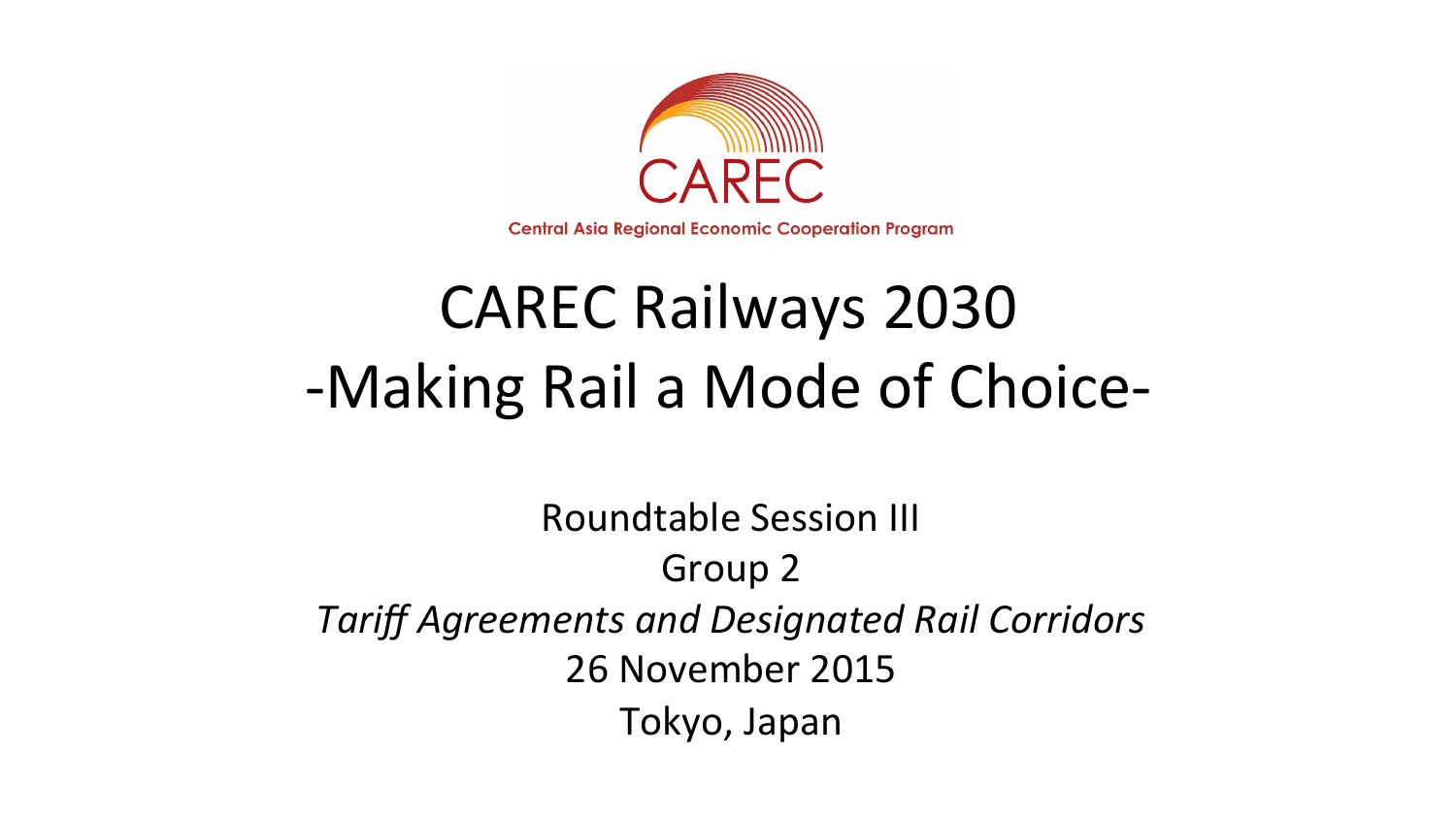## Customers' Experiences Using Rail Transport

Complex tariff structure

Difficulties dealing with railway organizations

Difficult to track shipment 

Need to get railway "codes" 

**Typically from** "railway" forwarder 

> Absence of "expedited rail services



Procedures so complex, many users choose road transport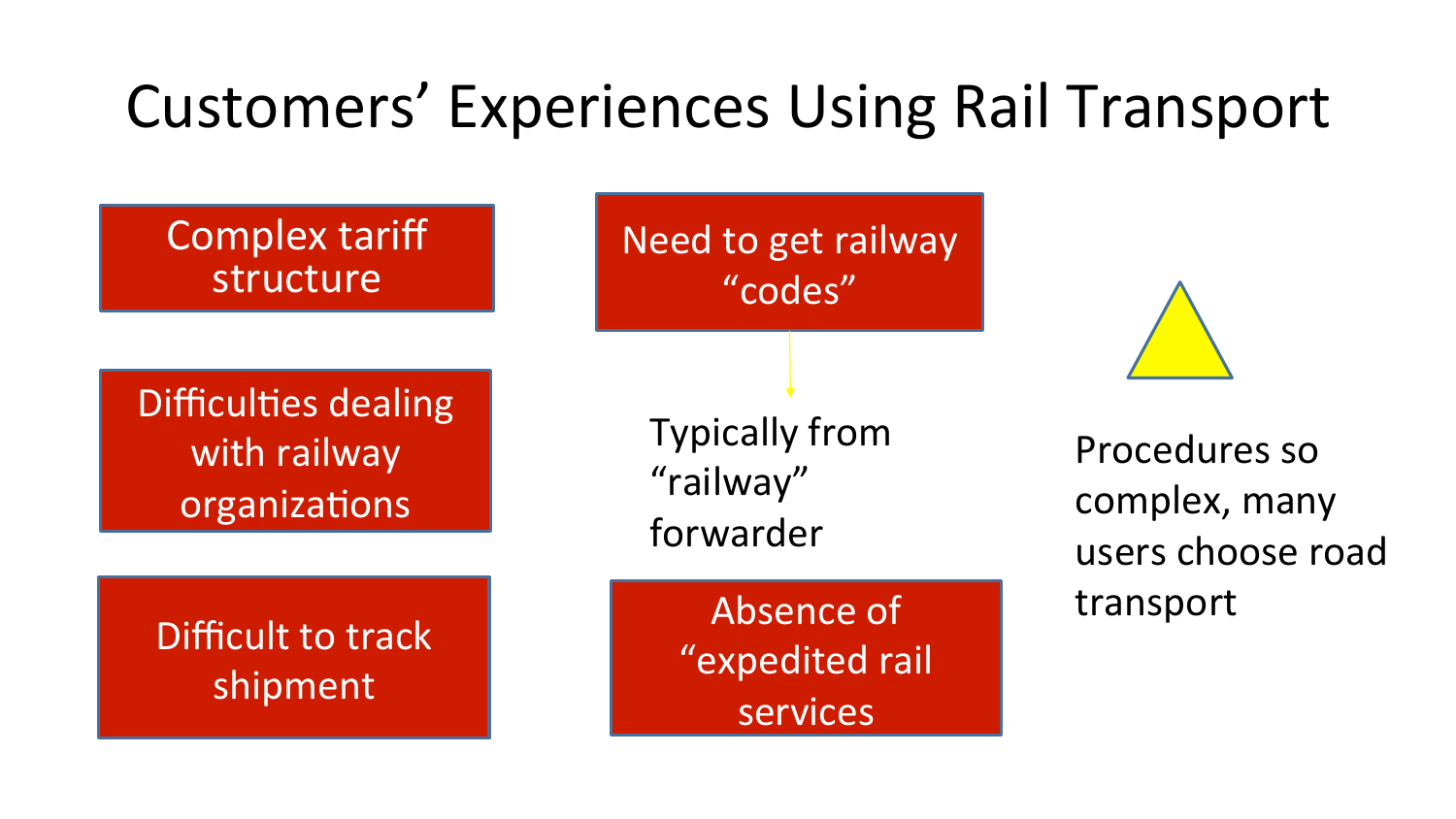## Three Primary Issues:

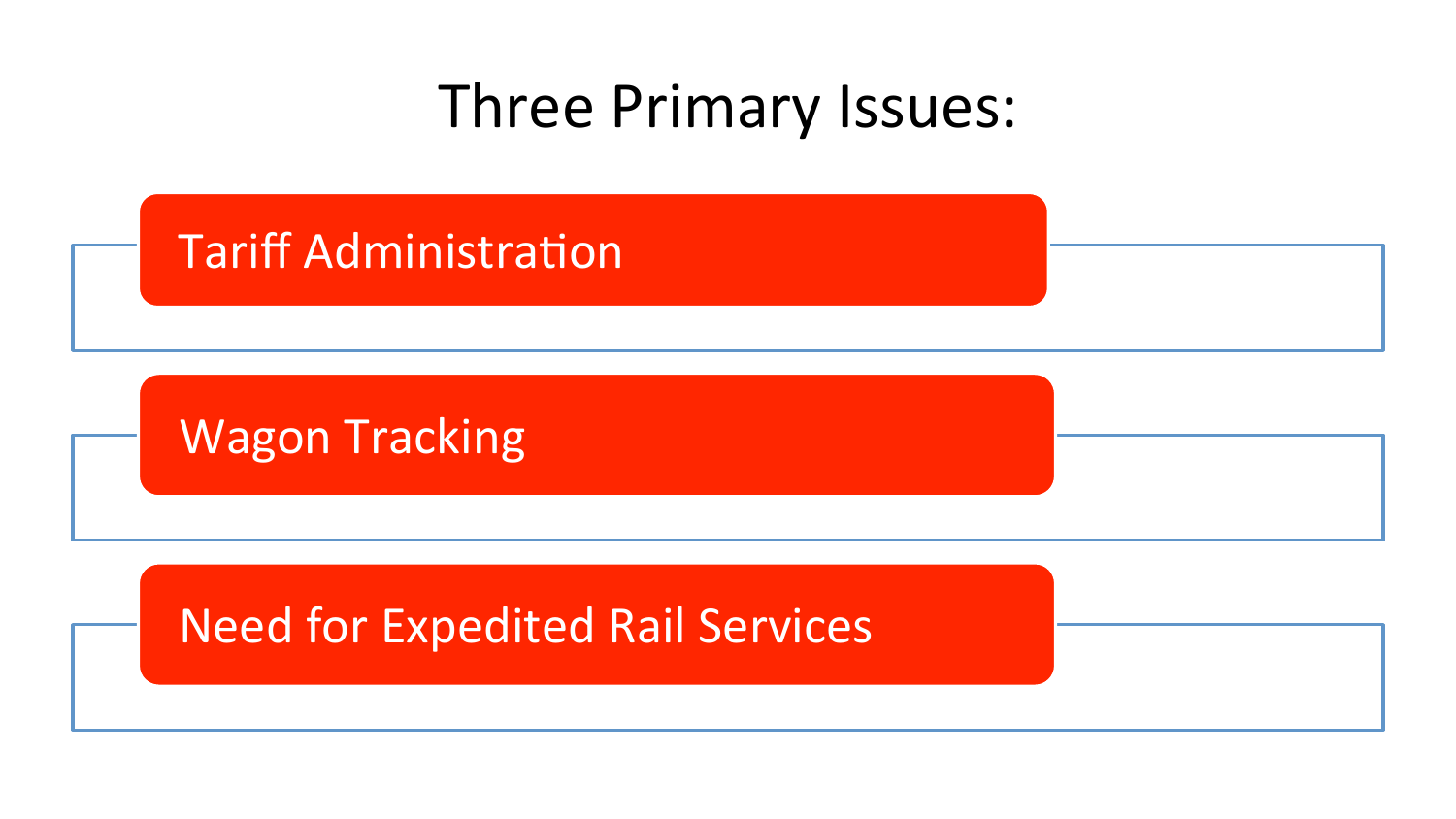#### **Tariff Administration**

Railway "codes" need to be more easily obtained 

Bi lateral/multi lateral tariff agreements would help

#### Transit tariffs often very high

i.e., purchased on line or directly from railway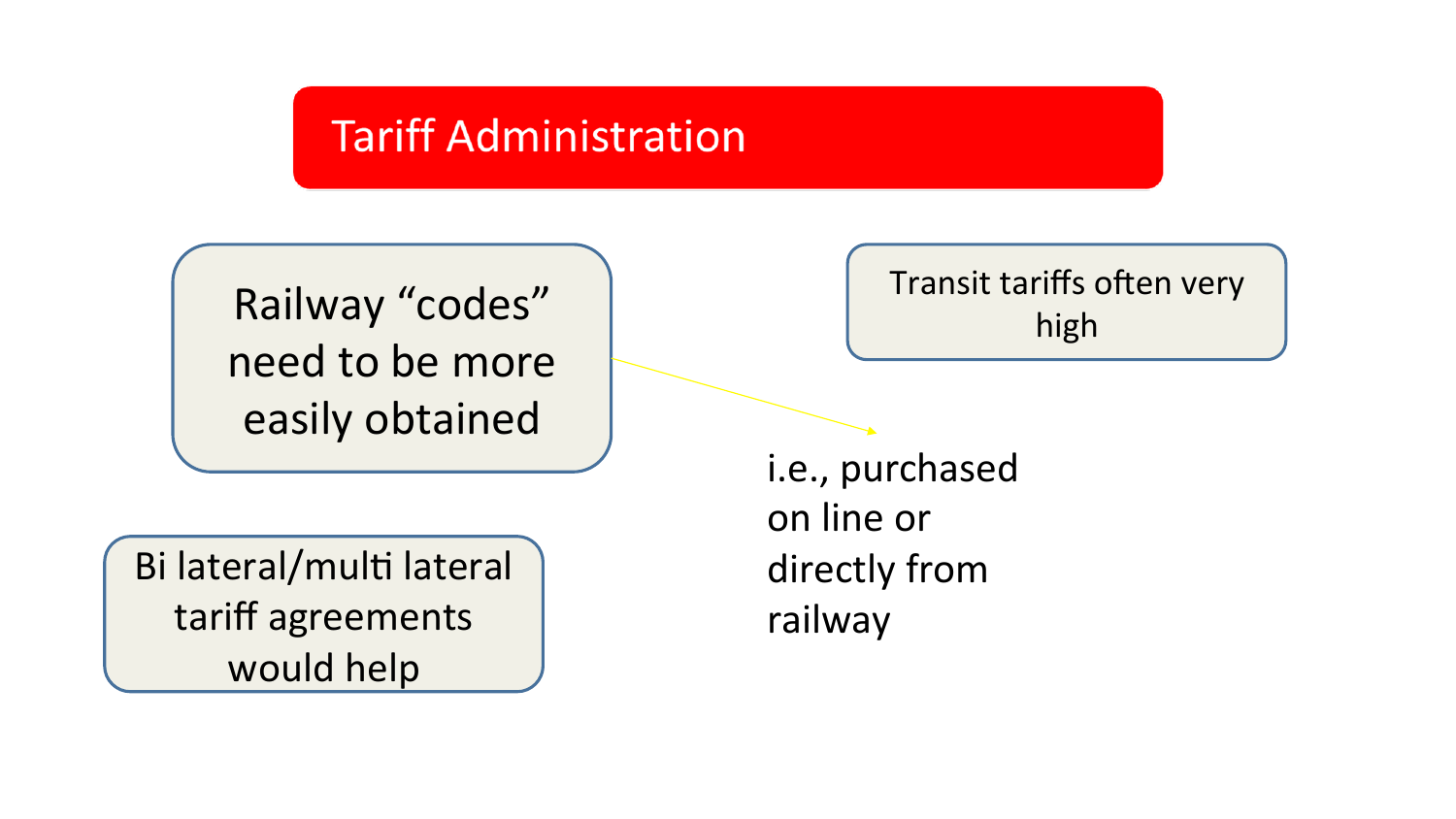#### **Wagon Tracking**

Existing tracking systems go through Moscow 

Technology may be able to develop more user-friendly system 

Shipment tracking critical for most customers 

Example:  $on$ line systems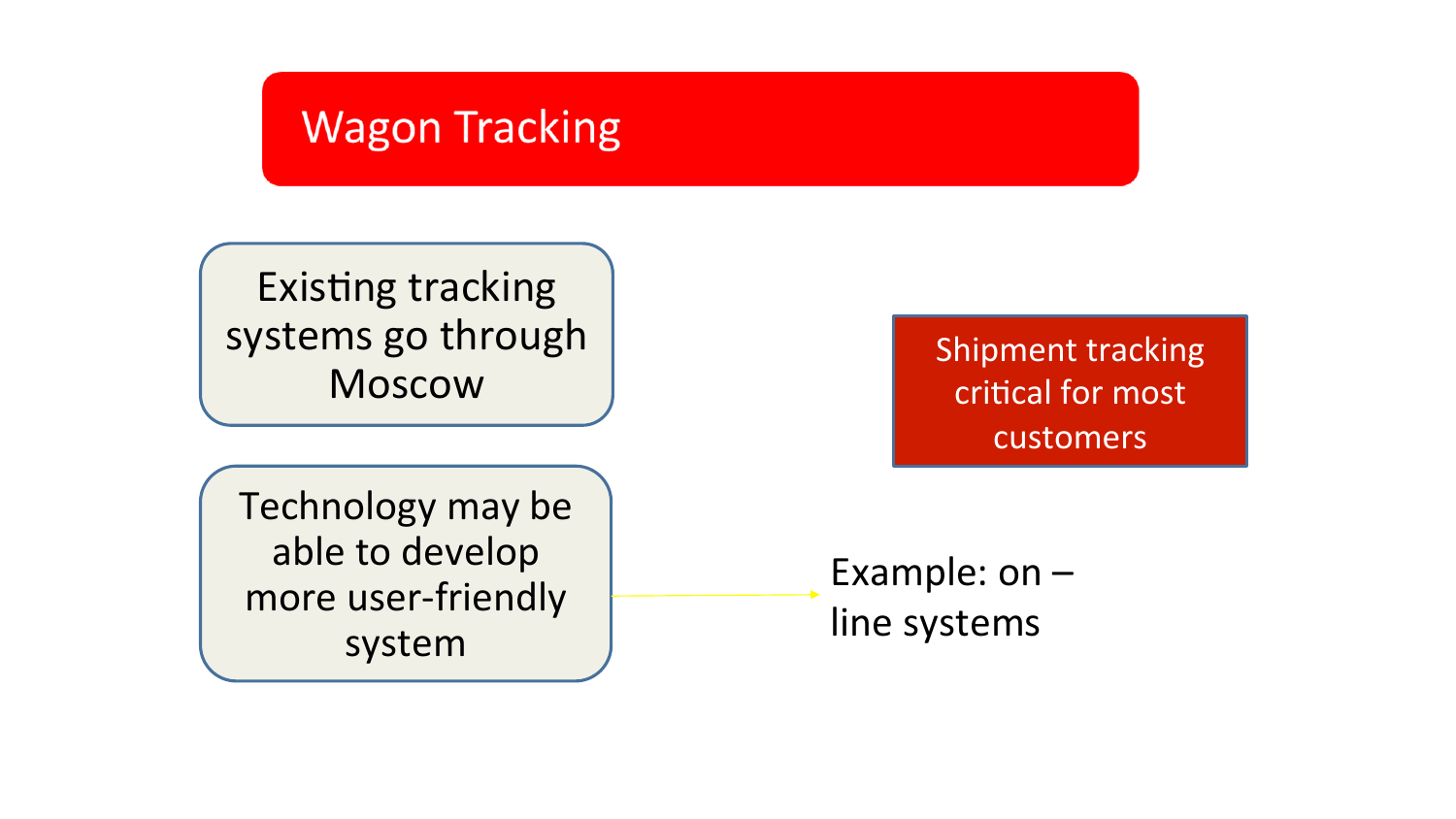#### **Need for Expedited Rail Services**

Long distance cross border shipments incur long transit times

Following page shows CAREC routes

Designated Rail Corridors identified in TTFS 2020 

Which routes on the map would you consider Pilot Rail Projects? 

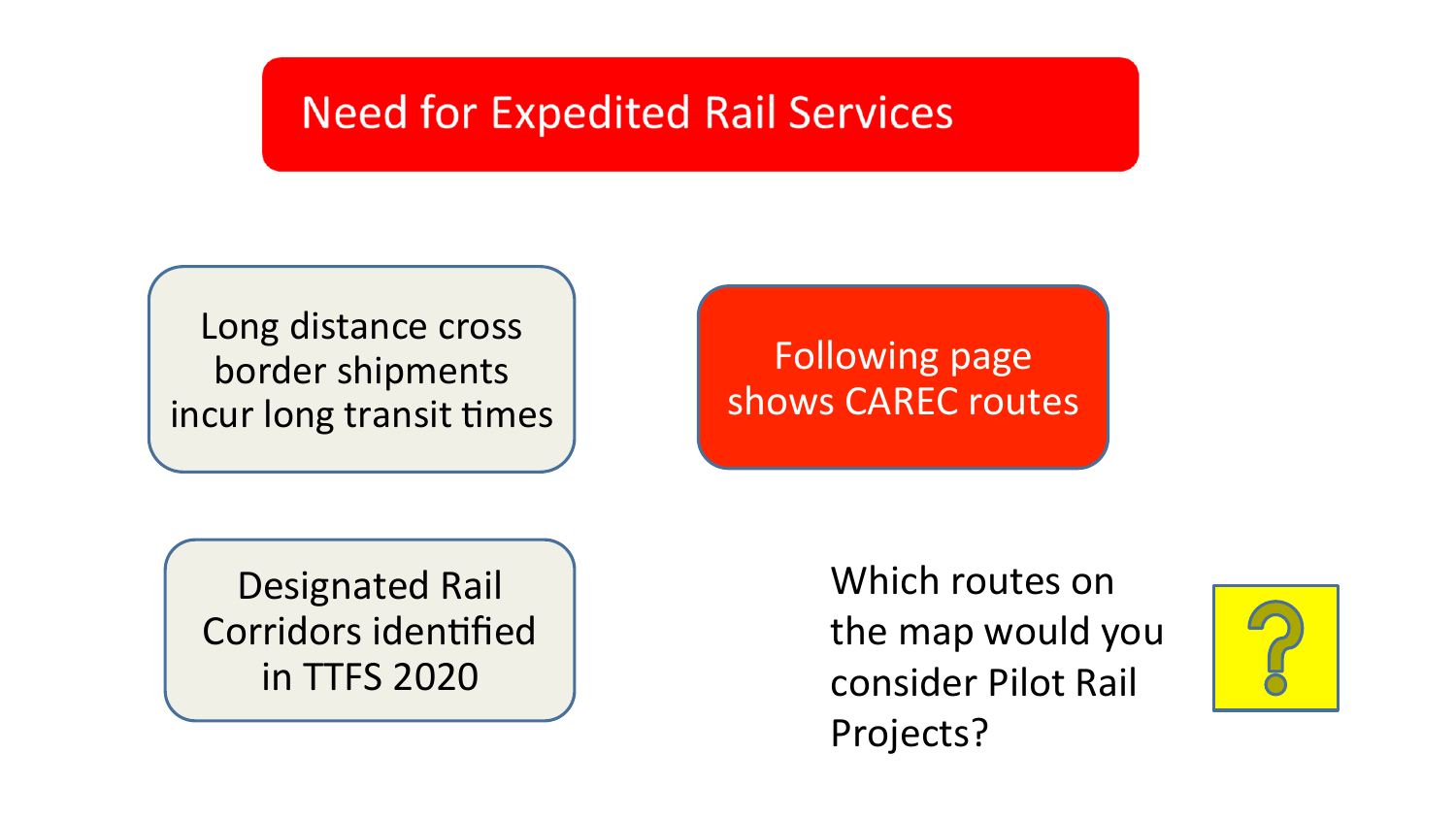